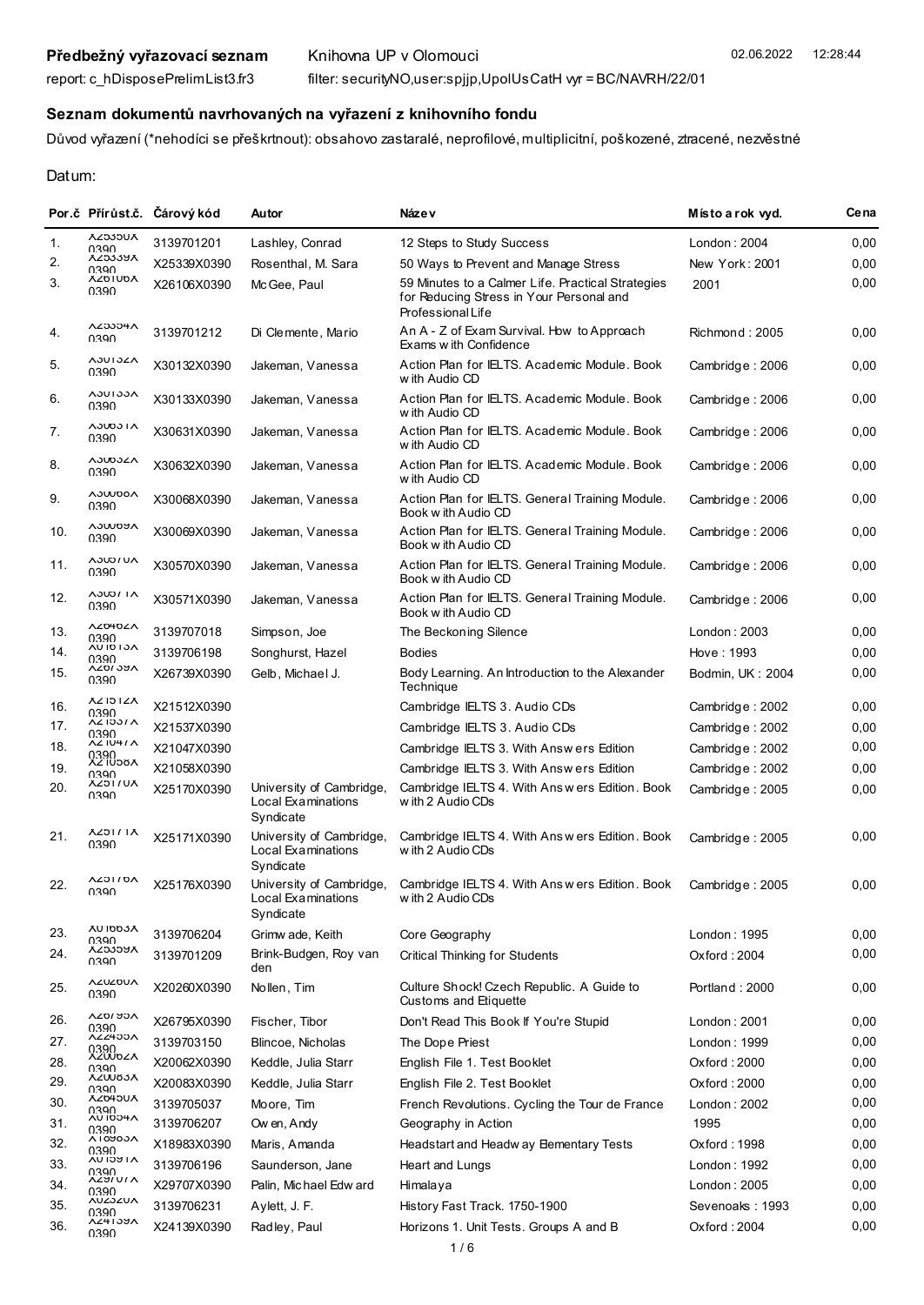|     |                               | Por.č Přírůst.č. Čárový kód | Autor                 | Náze v                                                                                                                                    | Místo a rok vyd.  | Ce na |
|-----|-------------------------------|-----------------------------|-----------------------|-------------------------------------------------------------------------------------------------------------------------------------------|-------------------|-------|
| 37. | <b>AZ414UA</b><br>0390        | X24140X0390                 | Radley, Paul          | Horizons 1. Unit Tests. Groups A and B                                                                                                    | Oxford: 2004      | 0,00  |
| 38. | <b>AZ4131A</b><br>0390        | X24137X0390                 | Radley, Paul          | Horizons 2. Unit Tests. Groups A and B                                                                                                    | Oxford: 2004      | 0,00  |
| 39. | <b>AZ4130A</b>                | X24138X0390                 | Radley, Paul          | Horizons 2. Unit Tests. Groups A and B                                                                                                    | Oxford: 2004      | 0,00  |
| 40. | 0390<br>^12000^<br>0390       | X12080X0390                 | Lawson, Nigella       | How to Eat. The Pleasures and Principles of Good<br>Food                                                                                  | London: 1998      | 0,00  |
| 41. | <b>AZJJJOA</b><br>0390        | 3139701203                  | Evans, Mike           | How to Pass Exams Every Time                                                                                                              | Oxford: 2005      | 0,00  |
| 42. | <b>AZ0114A</b>                | X28714X0390                 | Hillman, Mayer        | How We Can Save the Planet                                                                                                                | London: 2004      | 0,00  |
| 43. | 0390<br>^2330ZA               | X25302X0390                 | Roberts, Rachael      | <b>IELTS Foundantion. With Audio CD</b>                                                                                                   | Oxford: 2004      | 0,00  |
| 44. | 0390<br><b>AZJ440A</b>        | X25446X0390                 | Roberts, Rachael      | <b>IELTS Foundantion. With Audio CD</b>                                                                                                   | Oxford: 2004      | 0,00  |
| 45. | 0390<br>VARHADY               | X30499X0390                 | Haines, Simon         | <b>IELTS Masterclass. Student's Book</b>                                                                                                  | Oxford: 2006      | 0,00  |
| 46. | 0390<br>VAHONCV               | X30649X0390                 | Jurascheck, Andrew    | <b>IELTS Masterclass. Teacher's Book</b>                                                                                                  | Oxford: 2006      | 0,00  |
| 47. | 0390<br>VR0007V               | X26889X0390                 | Terry, Morgan         | <b>IELTS Practice Tests Plus 2. With Audio CDs</b>                                                                                        | Harlow: 2005      | 0,00  |
| 48. | 0390<br>VAR00AV               | X26890X0390                 | Terry, Morgan         | <b>IELTS Practice Tests Plus 2. With Audio CDs</b>                                                                                        | Harlow: 2005      | 0,00  |
| 49. | 0390<br><b>V160071V</b>       | X26891X0390                 | Terry, Morgan         | IELTS Practice Tests Plus 2. With Audio CDs                                                                                               | Harlow: 2005      | 0,00  |
| 50. | 0390<br><b>AZIUIOA</b>        | X27078X0390                 | Terry, Morgan         | <b>IELTS Practice Tests Plus 2. With Audio CDs</b>                                                                                        | Harlow: 2005      | 0,00  |
| 51. | 0390<br><b>VACINAY</b>        | X21059X0390                 | Jakeman, Vanessa      | IELTS Practice Tests Plus. With Key                                                                                                       | Harlow: 2002      | 0,00  |
| 52. | 0390<br><b>AZDIJZA</b>        | X25132X0390                 | McCarter, Sam         | IELTS Testbuilder. With Answ er Key. CDs                                                                                                  | Oxford: 2003      | 0,00  |
| 53. | 0390<br><b>AZDIJJA</b>        | X25133X0390                 | McCarter, Sam         | <b>Included</b><br>IELTS Testbuilder. With Answ er Key. CDs                                                                               | Oxford: 2003      | 0,00  |
| 54. | 0390<br><b>VRQAC7Y</b>        |                             |                       | <b>Included</b>                                                                                                                           |                   | 0,00  |
|     | 0390<br><b>AZ000ZA</b>        | X25989X0390                 | McCarter, Sam         | IELTS Testbuilder. With Answer Key. CDs<br><b>Included</b>                                                                                | Oxford: 2003      |       |
| 55. | 0390<br><b>AZ0003A</b>        | X26862X0390                 | McCarter, Sam         | IELTS Testbuilder. With Answ er Key. CDs<br><b>Included</b>                                                                               | Oxford: 2003      | 0,00  |
| 56. | 0390                          | X26863X0390                 | McCarter, Sam         | IELTS Testbuilder. With Answ er Key. CDs<br><b>Included</b>                                                                               | Oxford: 2003      | 0,00  |
| 57. | AZ40UTA<br>0390               | X24601X0390                 | Winterbottom, Michael | Jude, DVD                                                                                                                                 | 1996              | 0,00  |
| 58. | <b>VAGOI NY</b><br>0390       | 3139702712                  | Waugh, David          | Key Geography - Connections                                                                                                               | Cheltengham: 1992 | 0,00  |
| 59. | <b>AUTOTUA</b><br>0390        | 3139706203                  | Waugh, David          | Key Geography - Foundations                                                                                                               | Cheltengham: 1991 | 0,00  |
| 60. | <b>AZUHIDA</b><br>0390        | X20475X0390                 | Doff, Adrian          | Language in Use. A Pre-Intermediate Course.<br>Tests                                                                                      | Cambridge:        | 0,00  |
| 61. | <b>ALZ009Y</b><br>0390        | X12869X0390                 | Hutchinson, Tom       | Lifelines. Elementary. Test Booklet                                                                                                       | Oxford: 1999      | 0,00  |
| 62. | <b>A12000A</b><br>0390        | X12866X0390                 | Hutchinson, Tom       | Lifelines. Intermediate. Test Booklet                                                                                                     | Oxford: 1999      | 0,00  |
| 63. | <b>A12000A</b><br><b>NSSU</b> | X12865X0390                 | Hutchinson, Tom       | Lifelines. Pre-Intermediate. Test Booklet                                                                                                 | Oxford: 1999      | 0,00  |
| 64. | <b>AU ISSOL</b><br>0390       | 3139708733                  | Uttley, Alison        | Little grey rabbit's birthday                                                                                                             | London: 1993      | 0,00  |
| 65. | <b>AZ5340A</b><br>0390        | 3139701208                  | Brewer, Kristine C.   | <b>Managing Stress</b>                                                                                                                    | Aldershot: 1997   | 0,00  |
| 66. | <b>AZ0341A</b><br>0390        | 3139701202                  | Markham, Ursula       | Managing Stress. The Stress Survival Guide for<br>Today                                                                                   | London: 2003      | 0,00  |
| 67. | <b>VARONZY</b><br>0390        | X20049X0390                 | Gude, Kathy           | Matrix Intermediate. Tests                                                                                                                | London: 2001      | 0,00  |
| 68. | <b>VKI.OZZY</b><br>0390       | X22019X0390                 | Brow n, Dave          | Mountain Days & Bothy Nights                                                                                                              | Edinburgh: 2001   | 0,00  |
| 69. | <b>AU IDOOA</b><br>0390       | 3139706187                  | Saunderson, Jane      | Muscles and Bones                                                                                                                         | London : 1992     | 0,00  |
| 70. | <b>AU IDJDA</b><br>0390       | 3139706244                  | Montford, Selma       | My History Scrapbook                                                                                                                      | Hove: 1993        | 0,00  |
| 71. | VQ/GY7V<br>0390               | X29376X0390                 | Oxenden, Clive        | New English File Pre-Intermediate. Student's Book Oxford: 2005<br>A w ith CD ROM                                                          |                   | 0,00  |
| 72. | <b>AZOI OZA</b><br>0390       | X25752X0390                 | Smith, Georgia        | New Headw ay and the Common European<br>Framew ork of Reference. Bementary, Pre -<br>Intermediate, Intermediate - the new (third) edition | Oxford: 2005      | 0,00  |
| 73. | <b>AZUUÖ4A</b><br>0390        | X20084X0390                 | Maris, Amanda         | New Headw ay. Elementary. Tests                                                                                                           | Oxford: 2001      | 0,00  |
| 74. | <b>AZUUÖÖA</b><br>0390        | X20088X0390                 | Maris, Amanda         | New Headw ay. Elementary. Tests                                                                                                           | Oxford: 2001      | 0,00  |
| 75. | <b>ATUDDJA</b>                | X10563X0390                 | Maris, Amanda         | New Headw ay. Intermediate. Tests                                                                                                         | Oxford: 1998      | 0,00  |
| 76. | 0390<br>VIJQQIY<br>0390       | X19577X0390                 | Maris, Amanda         | New Headw ay. Intermediate. Tests                                                                                                         | Oxford: 1998      | 0,00  |
| 77. | <b>A150/0A</b><br>0390        | X19578X0390                 | Maris, Amanda         | New Headw ay. Intermediate. Tests                                                                                                         | Oxford: 1998      | 0,00  |
| 78. | <b>VIADIAY</b>                | X19579X0390                 | Maris, Amanda         | New Headw ay. Intermediate. Tests                                                                                                         | Oxford: 1998      | 0,00  |
| 79. | 0390<br>AZUU07 A              | X20087X0390                 | Meakin, Jean          | New Headway. Pre-Intermediate. Tests                                                                                                      | Oxford : 2001     | 0,00  |
| 80. | 0390<br><b>ATTIO/A</b>        | X11167X0390                 | Whitney, Norman       | Open Doors 1. New Tests                                                                                                                   | Oxford: 1997      | 0,00  |
| 81. | 0390<br><b>ATTIODA</b>        | X11166X0390                 | Whitney, Norman       | Open Doors 2. New Tests                                                                                                                   | Oxford: 1998      | 0,00  |
| 82. | 0390<br><b>AZ 183UA</b>       | X21830X0390                 |                       | Opportunities. Beginner. Test Book                                                                                                        | Harlow: 2002      | 0,00  |
| 83. | 0390<br><b>AZTIZIA</b>        | X21121X0390                 |                       | Opportunities. Elementary. Test Book                                                                                                      | Harlow: 2001      | 0,00  |
| 84. | 0390<br><b>AZTI33A</b>        | X21133X0390                 |                       | Opportunities. Elementary. Test Book                                                                                                      | Harlow: 2001      | 0,00  |
| 85. | 0390<br>VC77N7Y               | X20225X0390                 | Galbarczyk, Monika    | Opportunities. Intermediate. Test Book                                                                                                    | Harlow: 2000      | 0,00  |
|     | 0390                          |                             |                       |                                                                                                                                           |                   |       |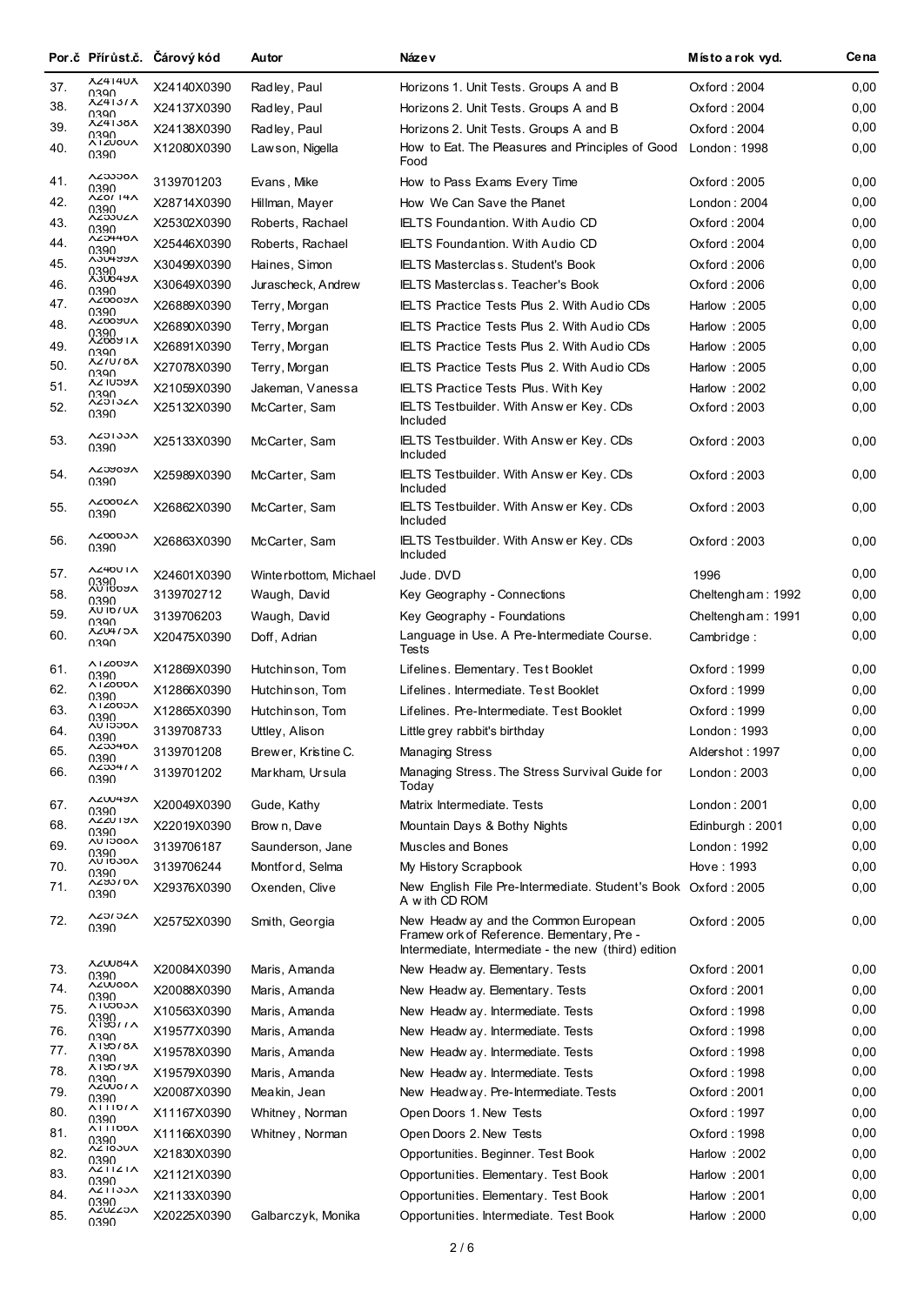|      |                                                        | Por.č Přírůst.č. Čárový kód | Autor                                                       | Náze v                                                                            | Místo a rok vyd.         | Cena |
|------|--------------------------------------------------------|-----------------------------|-------------------------------------------------------------|-----------------------------------------------------------------------------------|--------------------------|------|
| 86.  | <b>AZTIZUA</b><br>0390                                 | X21120X0390                 | Galbarczyk, Monika                                          | Opportunities. Intermediate. Test Book                                            | Harlow: 2000             | 0,00 |
| 87.  | <b>AZJI 13A</b><br>0390                                | X23773X0390                 |                                                             | Opportunities. Pre-Intermediate. Test Book                                        | Harlow: 2003             | 0,00 |
| 88.  | <b>AZJI 14A</b>                                        | X23774X0390                 |                                                             | Opportunities. Pre-Intermediate. Test Book                                        | Harlow: 2003             | 0,00 |
| 89.  | 0390<br>AZƏLLƏA<br>0390                                | X23775X0390                 |                                                             | Opportunities. Pre-Intermediate. Test Book                                        | Harlow: 2003             | 0,00 |
| 90.  | <b>AZIIIIA</b><br>0390                                 | X21111X0390                 |                                                             | Opportunities. Upper-Intermediate. Test Book                                      | Harlow: 2002             | 0,00 |
| 91.  | <b>AZIIIIA</b><br>0390                                 | X21117X0390                 |                                                             | Opportunities. Upper-Intermediate. Test Book                                      | Harlow: 2002             | 0,00 |
| 92.  | <b>VARQI OY</b><br>0390                                | 3139706348                  | Ross, Stew art                                              | Our Schools. Starting History                                                     | Hove : 1994              | 0,00 |
| 93.  | VCCCCYV<br>0390                                        | 3139701211                  | Hamilton, Dawn                                              | Passing Exams. A Guide for Maximum Success<br>and Minimum Stress                  | London: 2003             | 0,00 |
| 94.  | <b>AZ3343A</b><br>0390                                 | 3139701204                  | Lucas, Bill                                                 | Pow er Up Your Mind. Learn Faster, Work Smarter                                   | London: 2001             | 0,00 |
| 95.  | <b>A13304A</b><br>0390                                 | X13364X0390                 | Hutchinson, Tom                                             | Project 1 - 3, extra tests                                                        | Oxford: 1999             | 0,00 |
| 96.  | <b>AIJ4Z0A</b><br>0390                                 | X13426X0390                 | Hutchinson, Tom                                             | Project 1 - 3, extra tests                                                        | Oxford: 1999             | 0,00 |
| 97.  | VAOC707<br>0390                                        | 3139704472                  | Hutchinson, Tom                                             | Project English 1. Test Booklet                                                   | Oxford : 1987            | 0,00 |
| 98.  | <b>AUZ404A</b><br>0390                                 | X02484X0390                 | Hutchinson, Tom                                             | Project English 1. Test Booklet                                                   | Oxford: 1987             | 0,00 |
| 99.  | <b>AU IDJZA</b><br>0390                                | 3139700130                  | Parker, Steve                                               | Running a Race /How you walk, run and jump                                        | London: 1991             | 0,00 |
| 100. | AZJJ4ZA<br>0390                                        | 3139701207                  | Cottrell, Stella                                            | Skills for Success. The Personal Development<br>Planning Handbook                 | Basingstoke: 2003        | 0,00 |
| 101. | VQR7C7V<br>0390                                        | X25296X0390                 | Jakeman, Vanessa                                            | Step up to IELTS. Self-Study Student's Book.<br>Book w ith 2 Audio CDs            | Cambridge: 2004          | 0,00 |
| 102. | <b>YRZCZY</b><br>0390                                  | X25297X0390                 | Jakeman, Vanessa                                            | Step up to IELTS. Self-Study Student's Book.<br>Book w ith 2 Audio CDs            | Cambridge: 2004          | 0,00 |
| 103. | <b>AZ0141A</b><br>0390                                 | X25747X0390                 | Jakeman, Vanessa                                            | Step up to IELTS. Self-Study Student's Book.<br>Book w ith 2 Audio CDs            | Cambridge: 2004          | 0,00 |
| 104. | <b>AU IDDDA</b><br>0390                                | 3139706205                  | Bateman, R.                                                 | Steps in Geography - book 1                                                       | Cheltengham: 1995        | 0,00 |
| 105. | <b>AZO30ZA</b><br>0390                                 | 3139701205                  | Papw orth, Michael                                          | <b>Stress Busting</b>                                                             | London: 2003             | 0,00 |
| 106. | <b>AZ4401A</b><br>0390                                 | 3139701200                  | Drew, Sue                                                   | The Student Skills Guide                                                          | Aldershot, UK: 2001      | 0,00 |
| 107. | <b>AZDJ4YA</b><br>0390                                 | 3139701206                  | Tracy, Elleen                                               | The Student's Guide to Exam Success                                               | London: 2004             | 0,00 |
| 108. | <b>AZDJJDA</b><br>0390                                 | 3139701199                  | Cottrell, Stella                                            | The Study Skills Handbook                                                         | Basingstoke: 2003        | 0,00 |
| 109. | <b>AU IDZJA</b>                                        | 3139706199                  | Peacock, Graham                                             | The Super Science Book of our Bodies                                              | Hove: 1993               | 0,00 |
| 110. | 0390<br>AZ014ZA<br>0390                                | 3139702348                  | Stemples ki, Susan                                          | Talk Time 2. Student's Book                                                       | Oxford: 2007             | 0,00 |
| 111. | <b>VROQAY</b><br>0390                                  | 3139702349                  | Stemples ki, Susan                                          | Talk Time 2. Student's Book                                                       | Oxford: 2007             | 0,00 |
| 112. | <b>AZIZ3UA</b><br>0390                                 | 3139701215                  | Spratt, Mary                                                | The TKT Course. Teaching Know ledge Test                                          | Cambridge: 2005          | 0,00 |
| 113. | <b>AZIZSZA</b><br>0390                                 | 3139701213                  | Spratt, Mary                                                | The TKT Course. Teaching Know ledge Test                                          | Cambridge: 2005          | 0,00 |
| 114. | <b>AZ0443A</b><br>0390                                 | 3139708080                  | Simpson, Joe                                                | Touching the Void                                                                 | London: 2004             | 0,00 |
| 115. | <b>AZZY10A</b><br>0390                                 | 3139705350                  |                                                             | Trudeau's Shadow. The Life and Legacy of Pierre<br>Elliott Trudeau                | Toronto : 1999           | 0,00 |
| 116. | AZ330 I A<br>0390                                      | X25361X0390                 | Brewer, Sarah                                               | The Ultimate Stress Buster. A Seven-Step Plan for London:<br>Calm and Relax ation |                          | 0,00 |
| 117. | <b>AUJJÖZA</b><br>0390                                 | 3139706328                  | Rabley, Stephen                                             | The U.S.A                                                                         | Hemel Hempstead:<br>1996 | 0,00 |
| 118. | <b>AIZUOSA</b><br><b>VA 10 AOY</b><br>UGO <sup>0</sup> | 3139700357                  | Haines, Tim                                                 | Walking with Dinosaurus (A Natural History                                        | London: 1999             | 0,00 |
| 119. | 0390                                                   | 3139706346                  | Ross, Stew art                                              | What We Wore. Starting History                                                    | Hove: 1994               | 0,00 |
| 120. | <b>AZ0401A</b><br>0390                                 | X26451X0390                 | Baker, Andrew                                               | Where Am I & Who's Winning? Travelling the<br>World of Sport                      | London: 2004             | 0,00 |
| 121. | <b>AZ0110A</b><br>0390                                 | X28718X0390                 | Lynch, John                                                 | Wild Weather                                                                      | London: 2002             | 0,00 |
| 122. | <b>AJUOZJA</b><br>0390                                 | 3139705085                  | Cullen, Pauline                                             | Common Mistakes at IELTS Intermediate and<br>How to Avoid Them                    | Cambridge: 2007          | 0,00 |
| 123. | <b>YACONCY</b><br>0390                                 | 3139705091                  | Cullen, Pauline                                             | Cambridge Vocabulary for IELTS. With Answers.<br>Book w ith CD                    | Velká Británie : 2008    | 0,00 |
| 124. | <b>ASIDIAY</b><br>0390                                 | 3139705092                  | Cullen, Pauline                                             | Cambridge Vocabulary for IELTS. With Answers.<br>Book w ith CD                    | Velká Británie : 2008    | 0,00 |
| 125. | <b>AJUOJOA</b><br>0390                                 | X30838X0390                 | Cullen, Pauline                                             | Cambridge Vocabulary for IELTS. With Answers.<br>Book with CD                     | Velká Británie : 2008    | 0,00 |
| 126. | <b>AJ IDZUA</b><br>0390                                | X31520X0390                 | Cullen, Pauline                                             | Cambridge Vocabulary for IELTS. With Answers.<br>Book w ith CD                    | Velká Británie : 2008    | 0,00 |
| 127. | <b>AS IDATY</b><br>0390                                | X31592X0390                 |                                                             | Cambridge IELTS 6. Audio CDs                                                      | Cambridge: 2007          | 0,00 |
| 128. | <b>AJIDYIA</b><br>0390                                 | X31591X0390                 |                                                             | Cambridge IELTS 6. Audio CDs                                                      | Cambridge: 2007          | 0,00 |
| 129. | <b>AGCWGA</b><br>0390                                  | X30953X0390                 | University of Cambridge,<br>Local Examinations<br>Syndicate | Cambridge IELTS 6. With Answers Edition                                           | Cambridge: 2007          | 0,00 |
| 130. | <b>AGCRUCA</b><br>0390                                 | X30955X0390                 | University of Cambridge,<br>Local Examinations<br>Syndicate | Cambridge IELTS 5. With Answers Edition. Book<br>w ith 2 Audio CDs                | Cambridge: 2006          | 0,00 |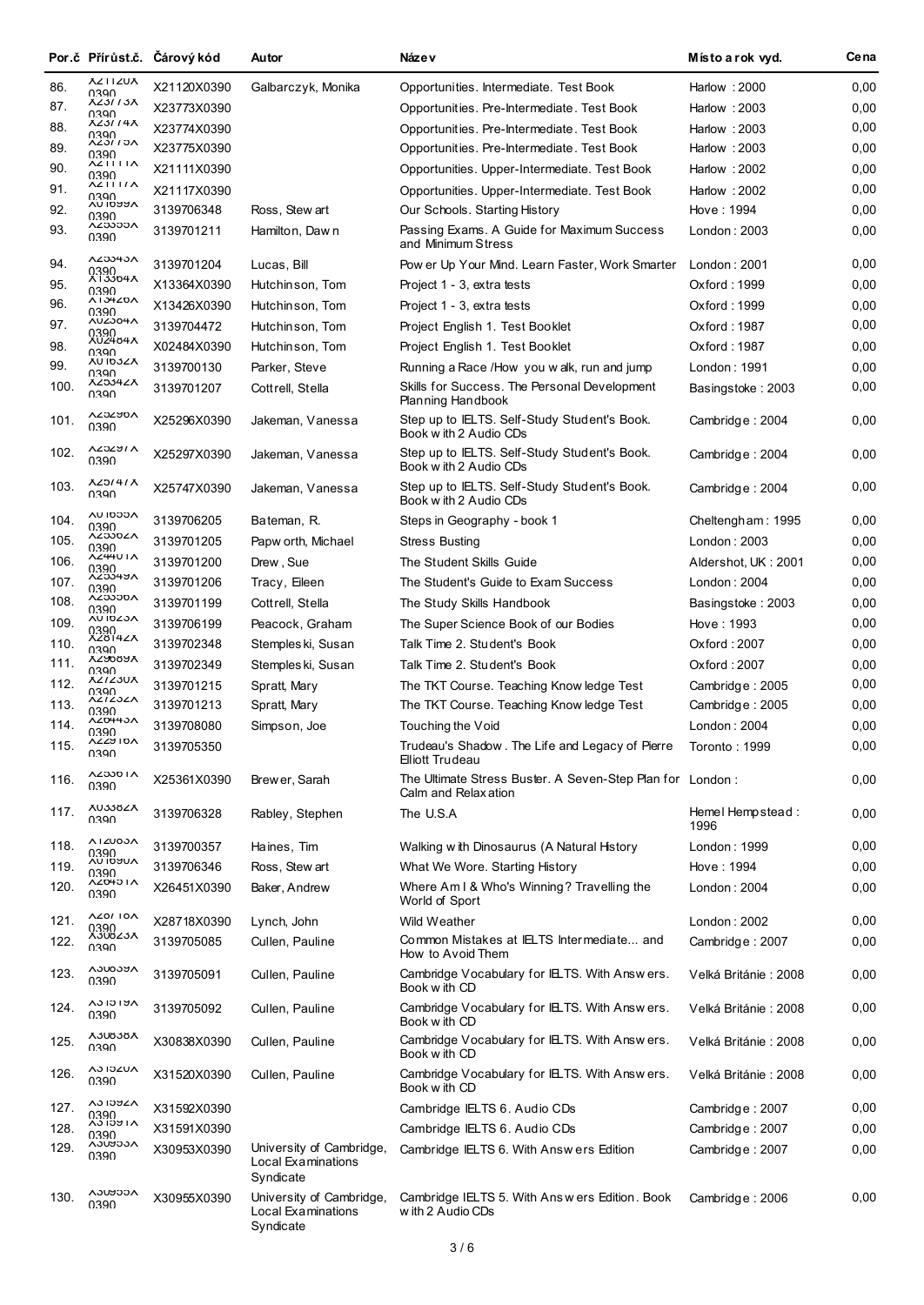|              |                                   | Por.č Přírůst.č. Čárový kód | Autor                                                       | Náze v                                                                                              | Místo a rok vyd. | Ce na        |
|--------------|-----------------------------------|-----------------------------|-------------------------------------------------------------|-----------------------------------------------------------------------------------------------------|------------------|--------------|
| 131.         | <b>AZYIJ4A</b><br>0390            | X29134X0390                 | University of Cambridge,<br>Local Examinations<br>Syndicate | Cambridge IELTS 5. With Answers Edition. Book<br>w ith 2 Audio CDs                                  | Cambridge: 2006  | 0,00         |
| 132.         | <b>AZYIJJA</b><br>0390            | X29133X0390                 | University of Cambridge,<br>Local Examinations<br>Syndicate | Cambridge IELTS 5. With Answers Edition. Book<br>w ith 2 Audio CDs                                  | Cambridge: 2006  | 0,00         |
| 133.         | VQC1R7V<br>0390                   | X29136X0390                 | University of Cambridge,<br>Local Examinations<br>Syndicate | Cambridge IELTS 5. With Answers Edition. Book<br>w ith 2 Audio CDs                                  | Cambridge: 2006  | 0,00         |
| 134.         | VTAIOTV<br>0390                   | X29132X0390                 | University of Cambridge,<br>Local Examinations<br>Syndicate | Cambridge IELTS 5. With Answers Edition. Book<br>w ith 2 Audio CDs                                  | Cambridge: 2006  | 0,00         |
| 135.         | VOOROOV<br>0390                   | X30960X0390                 | Witt, Ray de                                                | How to prepare for IELTS. Book with CD-ROM                                                          | London: 2008     | 0,00         |
| 136.         | <b>AZY14ZA</b><br>0390            | X29142X0390                 | Witt, Ray de                                                | How to prepare for IELTS. Book with CD-ROM                                                          | London: 2008     | 0,00         |
| 137.         | VACANCY<br>0390                   | X30959X0390                 | Witt, Ray de                                                | How to prepare for IELTS. Book with CD-ROM                                                          | London: 2008     | 0,00         |
| 138.         | <b>AZJ141A</b><br>0390            | X29141X0390                 | Witt, Ray de                                                | How to prepare for IELTS. Book with CD-ROM                                                          | London: 2008     | 0,00         |
| 139.         | VOCANCV                           | X30956X0390                 | Witt, Ray de                                                | How to prepare for IELTS. Book with CD-ROM                                                          | London: 2008     | 0,00         |
| 140.         | 0390<br><b>YA140Y</b><br>0390     | X29140X0390                 | Witt, Ray de                                                | How to prepare for IELTS. Book with CD-ROM                                                          | London: 2008     | 0,00         |
| 141.         | AJU024A                           | X30824X0390                 | May, Peter                                                  | <b>IELTS Practice Tests. Book with Audio CDs</b>                                                    | Oxford: 2004     | 0,00         |
| 142.         | 0390<br><b>A31400A</b>            | X31468X0390                 | May, Peter                                                  | <b>IELTS Practice Tests. Book with Audio CDs</b>                                                    | Oxford: 2004     | 0,00         |
| 143.         | 0390<br><b>AS 1409A</b>           | X31469X0390                 | May, Peter                                                  | <b>IELTS Practice Tests. Book with Audio CDs</b>                                                    | Oxford: 2004     | 0,00         |
| 144.         | 0390<br><b>AJUYOIA</b><br>0390    | X30957X0390                 | University of Cambridge,<br>Local Examinations<br>Syndicate | Cambridge IELTS 5. With Answers Edition. Book<br>w ith 2 Audio CDs                                  | Cambridge: 2006  | 0,00         |
| 145.         | <b>AJ1374A</b>                    | X31374X0390                 | May, Peter                                                  | New Headw ay Advanced Tests                                                                         | Oxford: 2004     | 0,00         |
| 146.         | 0390<br><b>A31340A</b><br>0390    | X31348X0390                 | Tabor, Carol                                                | Natural English. Elementary. Test Booklet                                                           | Oxford : 2006    | 0,00         |
| 147.         | <b>AJZ0UDA</b><br><b>NSSU</b>     | 3139705116                  | University of Cambridge,<br>Local Examinations<br>Syndicate | The Official Top Tips for CAE. Booklet with<br>CD-ROM                                               | Cambridge: 2009  | 0,00         |
| 148.         | <b>A32814A</b><br>0390            | 3139705117                  | University of Cambridge,<br>Local Examinations<br>Syndicate | The Official Top Tips for CAE. Booklet with<br>CD-ROM                                               | Cambridge: 2009  | 0,00         |
| 149.         | <b>AJZ019A</b><br>0390            | X32819X0390                 | University of Cambridge,<br>Local Examinations<br>Syndicate | Cambridge IELTS 7. With Answers                                                                     | Cambridge: 2009  | 0,00         |
| 150.         | <b>A32820A</b><br>0390            | X32826X0390                 | University of Cambridge,<br>Local Examinations<br>Syndicate | Cambridge IELTS 7. With Answers                                                                     | Cambridge: 2009  | 0,00         |
| 151.         | <b>A32830A</b><br>0390            | X32836X0390                 | University of Cambridge,<br>Local Examinations<br>Syndicate | Cambridge IELTS 7. Audio CD Set                                                                     | Cambridge: 2009  | 0,00         |
| 152.         | <b>AJZ0JDA</b><br>0390            | X32835X0390                 | University of Cambridge,<br>Local Examinations<br>Syndicate | Cambridge IELTS 7. Audio CD Set                                                                     | Cambridge: 2009  | 0,00         |
| 153.         | <b>AJZ0JIA</b><br>0390            | X32831X0390                 | University of Cambridge,<br>Local Examinations<br>Syndicate | Cambridge IELTS 7. Audio CD Set                                                                     | Cambridge: 2009  | 0,00         |
| 154.         | <b>AJZ0JZA</b><br>0390            | X32832X0390                 | University of Cambridge,<br>Local Examinations<br>Syndicate | Cambridge IELTS 7. Audio CD Set                                                                     | Cambridge: 2009  | 0,00         |
| 155.         | <b>VRQIC7Y</b><br>0390            | X25789X0390                 | Palin, Michael Edw ard                                      | Himalaya                                                                                            | London: 2004     | 0,00         |
| 156.         | <b>AU 10CCA</b><br>0390           | X33679X0390                 | McCarter, Sam                                               | Ready for ELTS. Coursebook with Key. Book with<br>CD-ROM                                            | Oxford: 2010     | 0,00         |
| 157.         | A34Z00A<br>0390<br><b>A34244A</b> | X34255X0390                 | McCarter, Sam                                               | Ready for ELTS. Coursebook with Key. Book with<br>CD-ROM                                            | Oxford: 2010     | 0,00         |
| 158.         | 0390<br><b>A34240A</b>            | X34244X0390                 | McCarter, Sam                                               | Ready for IELTS. Class CDs                                                                          | Oxford: 2010     | 0,00         |
| 159.         | 0390<br><b>A34240A</b>            | X34245X0390                 | McCarter, Sam                                               | Ready for IELTS. Class CDs                                                                          | Oxford: 2010     | 0,00         |
| 160.         | 0390<br><b>AJJ0/0A</b>            | X34246X0390                 | McCarter, Sam                                               | Ready for IELTS. Class CDs                                                                          | Oxford: 2010     | 0,00         |
| 161.         | 0390<br><b>AJ4011A</b>            | X33678X0390                 | Emsden-Bonfanti, Sarah                                      | Ready for ELTS. Workbook with Key. Book with<br>CDs                                                 | Oxford: 2010     | 0,00         |
| 162.<br>163. | 0390<br><b>A3401ZA</b>            | X34511X0390                 | Emsden-Bonfanti, Sarah                                      | Ready for ELTS. Workbook with Key. Book with<br>CDs<br>Ready for ELTS. Workbook with Key. Book with | Oxford: 2010     | 0,00<br>0,00 |
|              | 0390<br><b>AJJOI I A</b>          | X34512X0390                 | Emsden-Bonfanti, Sarah                                      | CDs                                                                                                 | Oxford: 2010     |              |
| 164.         | 0390<br><b>AJJUDJA</b>            | X33677X0390                 | McCarter, Sam                                               | Ready for IELTS. Teacher's Book                                                                     | Oxford: 2010     | 0,00         |
| 165.         | 0390                              | X35063X0390                 | Simkin, Penny                                               | Pregnancy, Childbirth and the New born. The<br>Complete Guide                                       | New York: 2001   | 0,00         |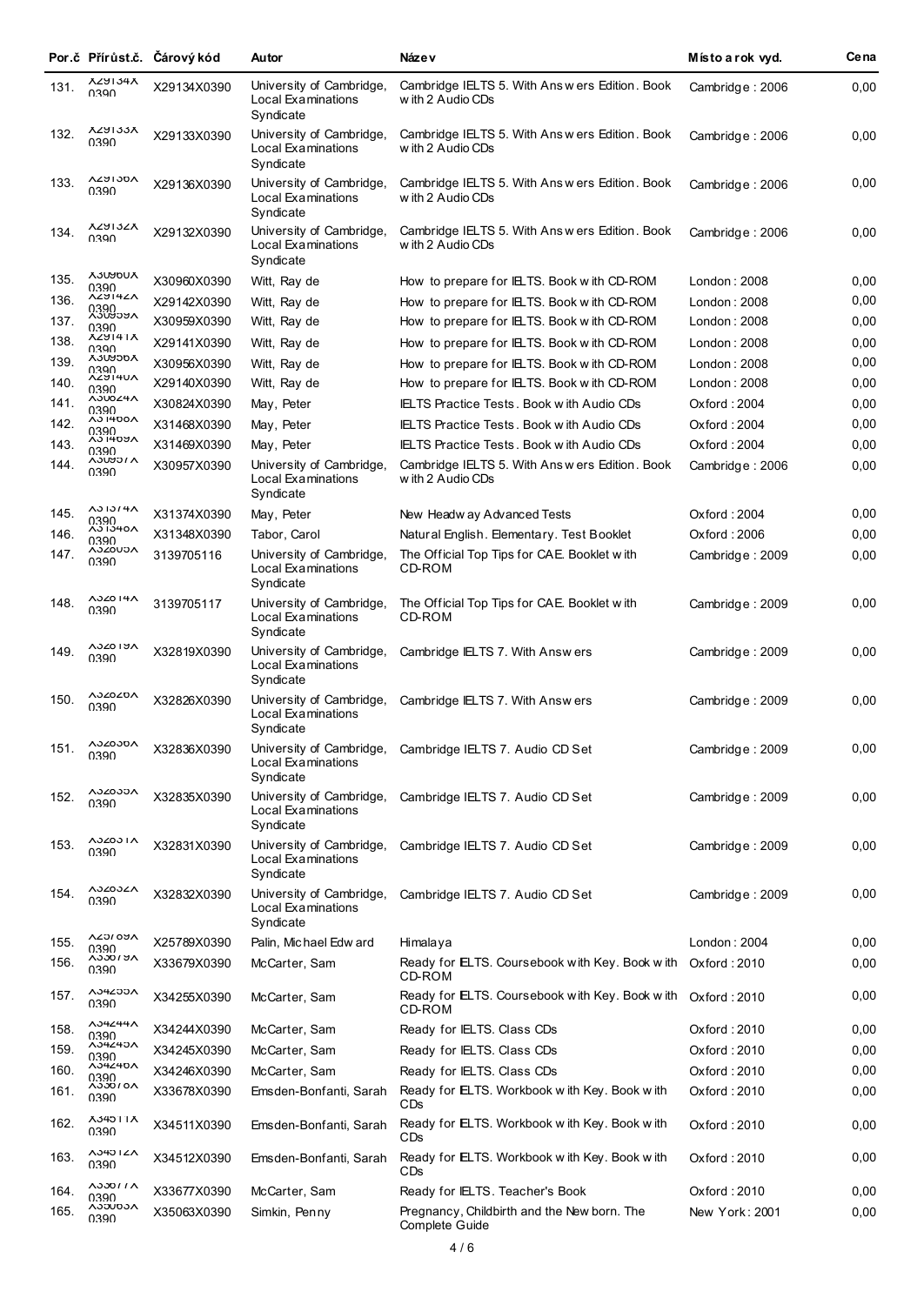|      |                                | Por.č Přírůst.č. Čárový kód | Autor                                                       | Náze v                                                                                                   | Místo a rok vyd.  | Ce na  |
|------|--------------------------------|-----------------------------|-------------------------------------------------------------|----------------------------------------------------------------------------------------------------------|-------------------|--------|
| 166. | <b>AUC ICCA</b><br>0390        | X35750X0390                 | McCarter, Sam                                               | IELTS Testbuilder. With Answ er Key. CDs<br><b>Included</b>                                              | Oxford: 2003      | 0,00   |
| 167. | VOCOOV                         | X35393X0390                 | Lindeck, Jeremy                                             | Focusing on IELTS. Reading and Writting Skills                                                           | Oxford: 2011      | 0,00   |
| 168. | 0390<br><b>ADJACCY</b><br>0390 | X35404X0390                 | Gould, Philip                                               | Focusing on IELTS. General Training Practice<br>Tests. Book w ith CDs                                    | Oxford: 2011      | 0,00   |
| 169. | VOOAOOV<br>0390                | X35983X0390                 | Gould, Philip                                               | Focusing on IELTS. General Training Practice<br>Tests. Book with CDs                                     | Oxford : 2011     | 0,00   |
| 170. | V HORCCV<br>0390               | X35984X0390                 | Gould, Philip                                               | Focusing on IELTS. General Training Practice<br>Tests. Book with CDs                                     | Oxford: 2011      | 0,00   |
| 171. | <b>AJ0401A</b>                 | X36287X0390                 | Rendell, Ruth                                               | Live Flesh                                                                                               | London: 1991      | 0,00   |
| 172. | 0390<br>^30437^<br>0390        | X36437X0390                 | O'Dell, Felicity                                            | Advanced Trainer (Cambridge English). Six<br>Practice Tests w ith Answ ers. Book w ith CDs               | Cambridge: 2013   | 0,00   |
| 173. | <b>AJ0441A</b><br>0390         | X36441X0390                 | O'Dell, Felicity                                            | Advanced Trainer (Cambridge English). Six<br>Practice Tests w ith Answers. Book with CDs                 | Cambridge: 2013   | 0,00   |
| 174. | <b>AJ04J0A</b><br>0390         | X36438X0390                 | O'Dell, Felicity                                            | Advanced Trainer (Cambridge English). Six<br>Practice Tests w ith Answ ers. Book w ith CDs               | Cambridge: 2013   | 0,00   |
| 175. | <b>V1 / ROCV</b><br>0390       | X36971X0390                 | Brook-Hart, Guy                                             | Complete IELTS (Cambridge English). Student's<br>Book with Answers, Bands 5 - 6.5, Book with<br>CD-ROM   | Cambridge : 2014  | 0,00   |
| 176. | <b>AJ0091A</b><br>0390         | X36691X0390                 | Brook-Hart, Guy                                             | Complete IELTS (Cambridge English). Student's<br>Book with Answers, Bands 5 - 6.5, Book with<br>CD-ROM   | Cambridge: 2014   | 0,00   |
| 177. | <b>VAQAQCY</b><br>0390         | X36989X0390                 | Brook-Hart, Guy                                             | Complete IELTS (Cambridge English). Student's<br>Book with Answers. Bands 4 - 5. Book with<br>CD-ROM     | Cambridge: 2014   | 0,00   |
| 178. | <b>AJIJUUA</b><br>0390         | X37300X0390                 | Brook-Hart, Guy                                             | Complete IELTS (Cambridge English). Student's<br>Book with Answers. Bands 4 - 5. Book with<br>CD-ROM     | Cambridge: 2014   | 0,00   |
| 179. | <b>VCRAQCY</b><br>0390         | X36995X0390                 | Brook-Hart, Guy                                             | Complete IELTS (Cambridge English). Student´s<br>Book with Answers. Bands 6,5 - 7,5. Book with<br>CD-ROM | Cambridge: 2014   | 0,00   |
| 180. | <b>AJIJUDA</b><br>0390         | X37308X0390                 | Brook-Hart, Guy                                             | Complete IELTS (Cambridge English). Student's<br>Book with Answers. Bands 6,5 - 7,5. Book with<br>CD-ROM | Cambridge: 2014   | 0,00   |
| 181. | <b>AJ/UUDA</b><br>0390         | X37006X0390                 | University of Cambridge,<br>Local Examinations<br>Syndicate | Cambridge IELTS 8. With Answers. Book with<br>CDs                                                        | Cambridge: 2011   | 0,00   |
| 182. | <b>AJIJJUA</b><br>0390         | X37330X0390                 | University of Cambridge,<br>Local Examinations<br>Syndicate | Cambridge IELTS 8. With Answers. Book with<br>CDs                                                        | Cambridge: 2011   | 0,00   |
| 183. | <b>AJIJZIA</b><br>0390         | X37327X0390                 | University of Cambridge,<br>Local Examinations<br>Syndicate | Cambridge IELTS 8. With Answers. Book with<br>CDs                                                        | Cambridge: 2011   | 0,00   |
| 184. | <b>A3/UDDA</b><br>0390         | X37066X0390                 | University of Cambridge,<br>Local Examinations<br>Syndicate | Cambridge IELTS 9. With Answers. Book with<br>CDs                                                        | Cambridge: 2013   | 0,00   |
| 185. | <b>A37411A</b><br>0390         | X37411X0390                 | University of Cambridge,<br>Local Examinations<br>Syndicate | Cambridge IELTS 9. With Answers. Book with<br>CDs                                                        | Cambridge: 2013   | 0,00   |
| 186. | <b>A31414A</b><br>0390         | X37414X0390                 | University of Cambridge,<br>Local Examinations<br>Syndicate | Cambridge IELTS 9. With Answers. Book with<br>CDs                                                        | Cambridge: 2013   | 0,00   |
| 187. | <b>AJIILIA</b><br>0390         | 3139705094                  | Cullen, Pauline                                             | The Official Cambridge Guide to IELTS. Book with<br><b>DVD</b>                                           | Cambridge: 2014   | 0,00   |
| 188. | <b>A31000A</b><br>0390         | 3139705095                  | Cullen, Pauline                                             | The Official Cambridge Guide to IELTS. Book with<br>DVD                                                  | Cambridge: 2014   | 0,00   |
| 189. | <b>A37130A</b><br>0390         | 3139704837                  | May, Peter                                                  | First Trainer (Cambridge English). For the Revised Cambridge: 2015<br>Exam from 2015. Book with CDs      |                   | 0,00   |
| 190. | <b>ASTTUDA</b><br>0390         | 3139704838                  | May, Peter                                                  | First Trainer (Cambridge English). For the Revised Cambridge: 2015<br>Exam from 2015. Book with CDs      |                   | 0,00   |
| 191. | <b>A37700A</b><br>0390         | 3139704839                  | May, Peter                                                  | First Trainer (Cambridge English). For the Revised<br>Exam from 2015. Book with CDs                      | Cambridge: 2015   | 0,00   |
| 192. | <b>AJYU4JA</b><br>0390         | X39043X0390                 | Carnegie, Dale                                              | How to Win Friends and Influence People                                                                  | London: 2012      | 0,00   |
| 193. | <b>AJOJUJA</b><br>0390         | X38503X0390                 | Haw kins, Paula                                             | The Girl on the Train                                                                                    | London: 2015      | 0,00   |
| 194. | <b>AJYJ1JA</b><br>0390         | X39373X0390                 | Gould, Philip                                               | Focusing on IELTS. General Training Practice<br>Tests. Book with CDs                                     | Oxford: 2011      | 0,00   |
| 195. | <b>A4UUUZA</b><br>0390         | X40002X0390                 |                                                             | Cambridge English IELTS 11 general training                                                              | [Cambridge]: 2016 | 700,00 |
| 196. | <b>A4UUU6A</b><br>0390         | X40008X0390                 | May, Peter                                                  | IELTS practice tests                                                                                     | Oxford: 2004      | 327,00 |
| 197. | <b>AAUU IZA</b><br>0390        | 3139707531                  | May, Peter                                                  | <b>IELTS</b> practice tests                                                                              | [Oxford]: 2011    | 0,00   |